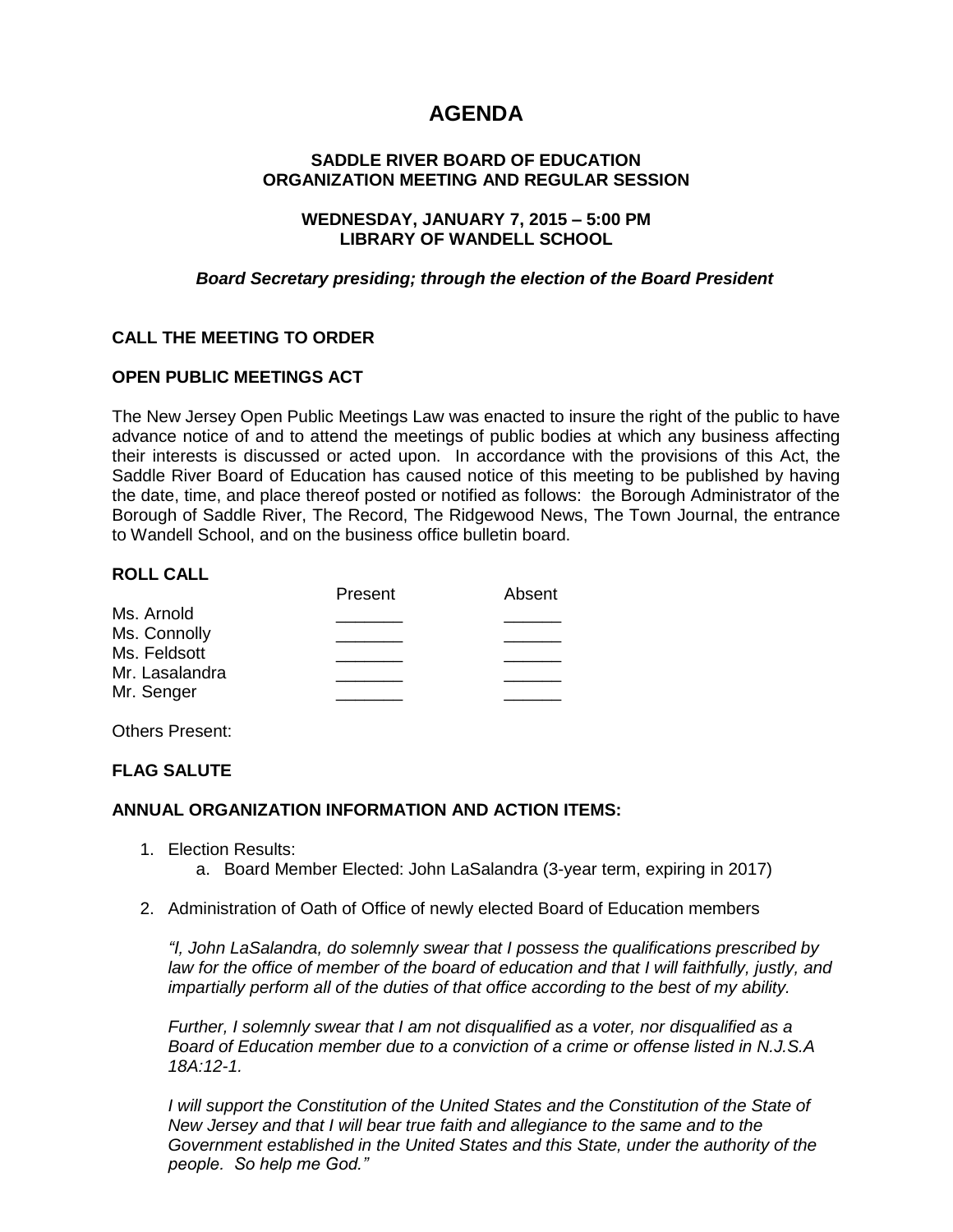- 3. Election of President:
	- a. Nomination(s):
	- b. Roll Call Vote:

## *Newly elected President presides over the remainder of the meeting.*

- 4. Election of Vice President:
	- a. Nomination(s):
	- b. Roll Call Vote:

## **OTHER ACTION ITEMS: THE FOLLOWING ITEMS' EFFECTIVE DATE IS FOR THE CALENDAR YEAR 2015 UNLESS SPECIFICALLY STATED OTHERWISE**

5. Motion to readopt current policies, bylaws and regulations of the Saddle River School District.

Introduced by: Seconded by: Vote:

6. Motion to readopt current and recently revised curricula, textbooks and computer software for the Wandell Elementary School.

Introduced by: Seconded by: Roll Call Vote:

7. Motion to adopt mandated and permitted pupil records, which include personal data, attendance, evaluations and health records for regular and classified students, school rules and regulations and other records required by the State of New Jersey.

Introduced by: Seconded by: Vote:

8. Motion to establish *The Ridgewood News* and/or *The Record* and/or *The Town Journal* as the newspaper of record for the Saddle River School District.

Introduced by: Seconded by: Vote:

9. Motion to authorize the following Board of Education accounts to be maintained at Capital One Bank, N.A. with the authorized signatures for issuing warrants as set forth below:

| Number | <b>Name</b>                | <b>Signatories</b>                                                                                          | # Signatures Rq'd |
|--------|----------------------------|-------------------------------------------------------------------------------------------------------------|-------------------|
|        | 7047728473 Current Account | President or<br><b>Board Member Designee</b><br><b>Treasurer of School Monies</b><br><b>Board Secretary</b> | 3                 |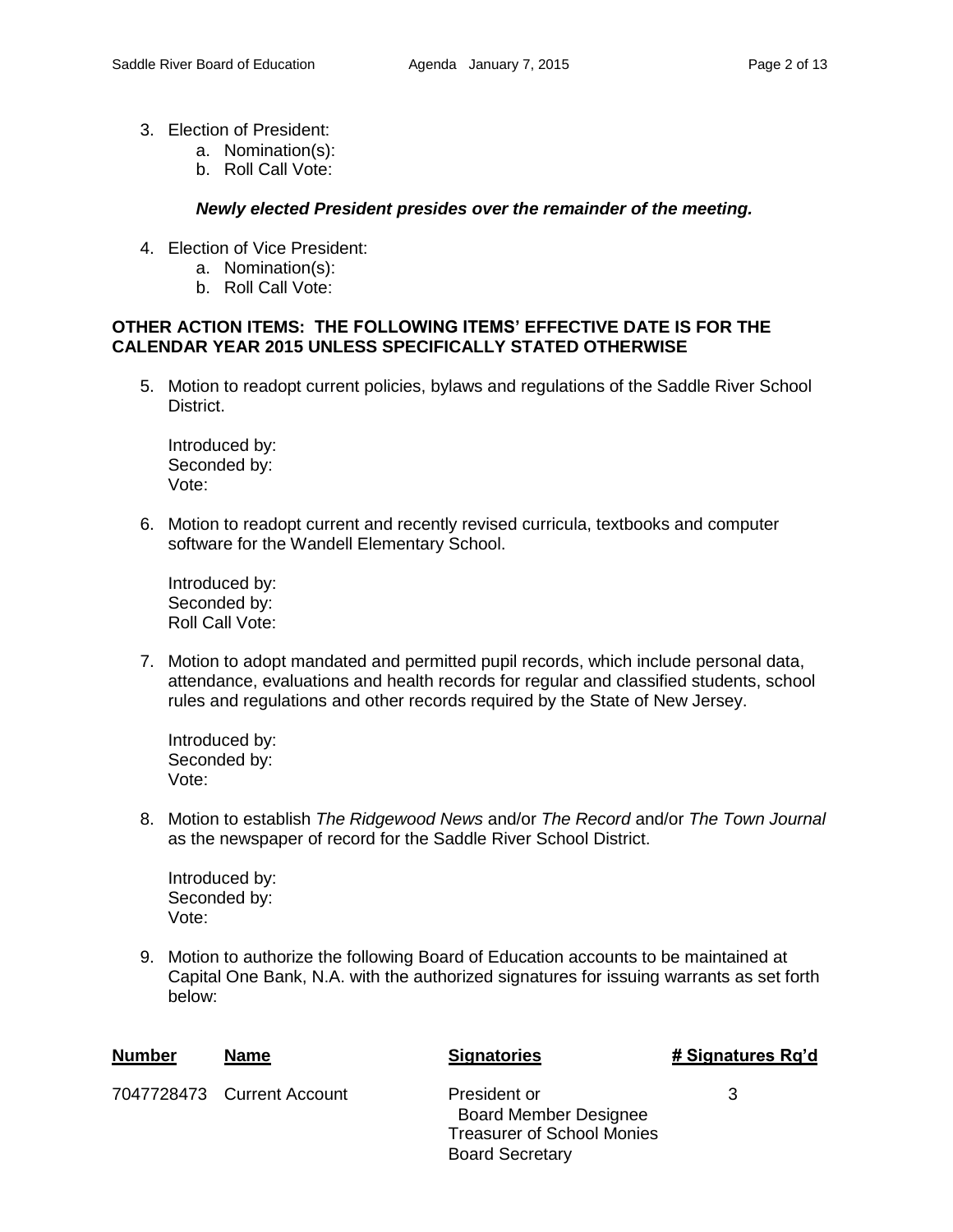| 7047728481 | Payroll Account                                      | <b>Treasurer of School Monies</b>                                                                           | 1              |
|------------|------------------------------------------------------|-------------------------------------------------------------------------------------------------------------|----------------|
| 7047728503 | Payroll Agency Account                               | <b>Treasurer of School Monies</b>                                                                           | 1              |
| 7047728511 | <b>Unemployment Fund</b>                             | President or<br><b>Board Member Designee</b><br><b>Treasurer of School Monies</b><br><b>Board Secretary</b> | $\overline{2}$ |
|            | 7527398465 FSA Account                               | President or<br><b>Board Member Designee</b><br><b>Treasurer of School Monies</b><br><b>Board Secretary</b> | $\overline{2}$ |
| 7047728546 | <b>Wandell School</b><br><b>Recreation Committee</b> | President or<br><b>Board Member Designee</b><br><b>Treasurer of School Monies</b><br><b>Board Secretary</b> | 3              |
|            | 7047728554 Foundation Trust Account                  | President or<br><b>Board Member Designee</b><br><b>Treasurer of School Monies</b><br><b>Board Secretary</b> | $\overline{2}$ |
| 7047728562 | <b>Capital Reserve Account</b>                       | President or<br><b>Board Member Designee</b><br><b>Treasurer of School Monies</b><br><b>Board Secretary</b> | 3              |
|            | 7047728597 Cafeteria Account                         | President or<br><b>Board Member Designee</b><br><b>Treasurer of School Monies</b><br><b>Board Secretary</b> | $\overline{2}$ |
| 7047728538 | <b>Wandell School</b><br><b>Student Activity</b>     | President or<br><b>Board Member Designee</b><br>Superintendent<br><b>Board Secretary</b>                    | $\overline{2}$ |
|            | وروما المتمتم والمتمسك مرات                          |                                                                                                             |                |

Introduced by: Seconded by: Vote:

10. Motion to establish a petty cash fund in the amount of \$300.00 with no single disbursement from the fund being in excess of \$50.00.

Introduced by: Seconded by: Vote:

11. Motion to authorize the Business Administrator to make investment decisions in accordance with N.J.S.A. 18A:20-37 through 39, through the following depositories: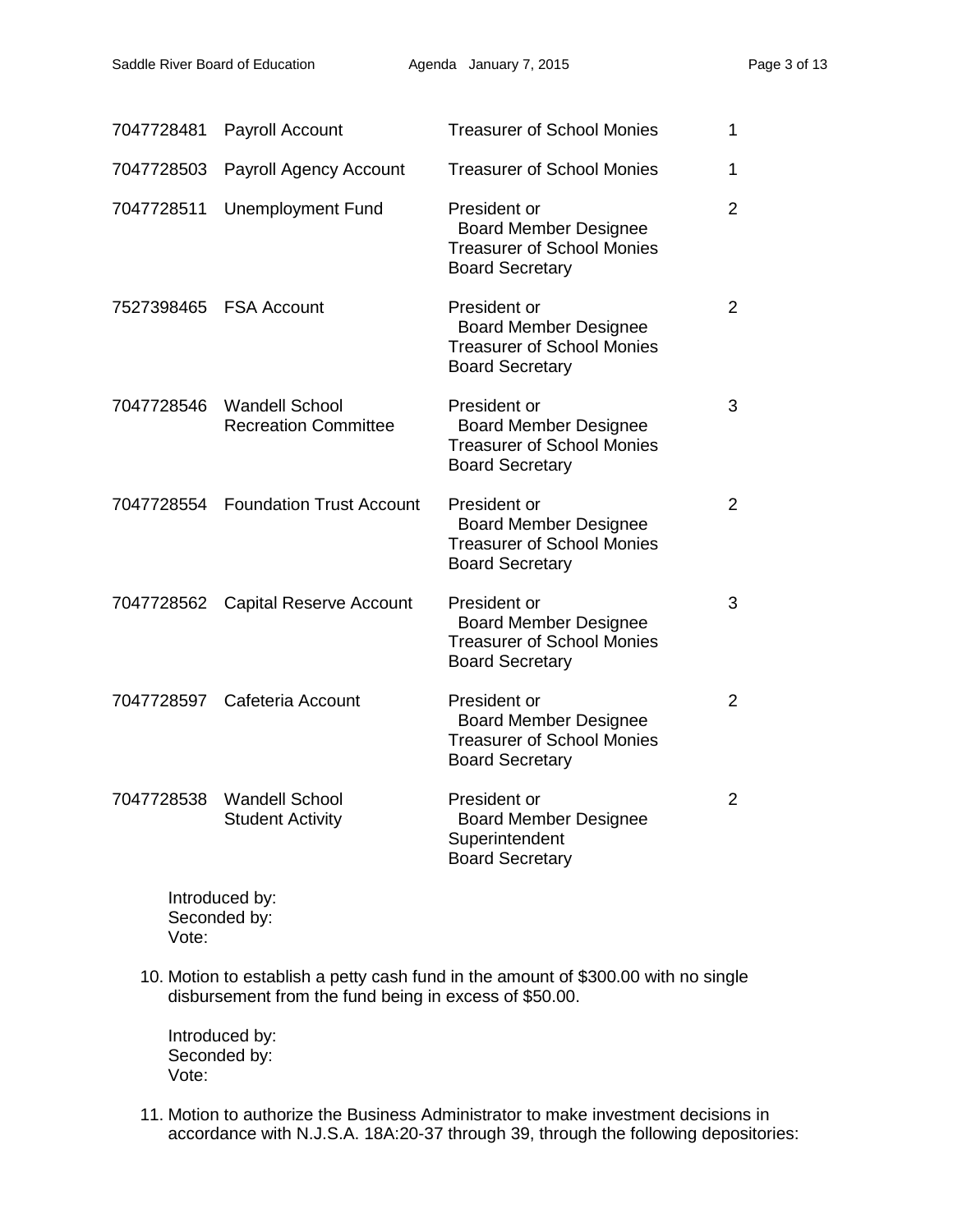New Jersey Cash Management Fund Capital One Bank, N.A.

and to authorize the following Board of Education account to be maintained at The State of New Jersey Cash Management Fund (custodian: Citigroup Fund Services, LLC) with the authorized signatures for issuing warrants as set forth below:

| Number        | Signatories                                                                                       |
|---------------|---------------------------------------------------------------------------------------------------|
| 117-10626-171 | President or Board Member Designee<br><b>Treasurer of School Monies</b><br><b>Board Secretary</b> |

Introduced by: Seconded by: Vote:

- 12. Motion to establish the location, time and dates of the public meetings of the Board of Education as follows:
	- Location: Library of Wandell School Time: 7:30 p.m.
	- Dates: Tuesday, January 27, 2015 Tuesday, February 24, 2015 Tuesday, March 17, 2015 (Tentative Budget Approval) Tuesday, April 28, 2015 (Budget Public Hearing and Adoption) Tuesday, May 26, 2015 Tuesday, June 23, 2015 Tuesday, July 28, 2015 Tuesday, August 25, 2015 Tuesday, September 22, 2015 Tuesday, October 27, 2015 Tuesday, November 24, 2015 Tuesday, December 15, 2015 Tuesday, January 5, 2016 – Organization Meeting

Work Meetings – If and as required.

Please note: As part of this motion formal action may be taken by the Board of Education at all special public meetings and work sessions as well as at regular meetings.

Introduced by: Seconded by: Vote:

13. Motion to appoint Fred D. Palumbo as Board Secretary in accordance with N.J.S.A. 18A:17-5.

Introduced by: Seconded by: Roll Call Vote: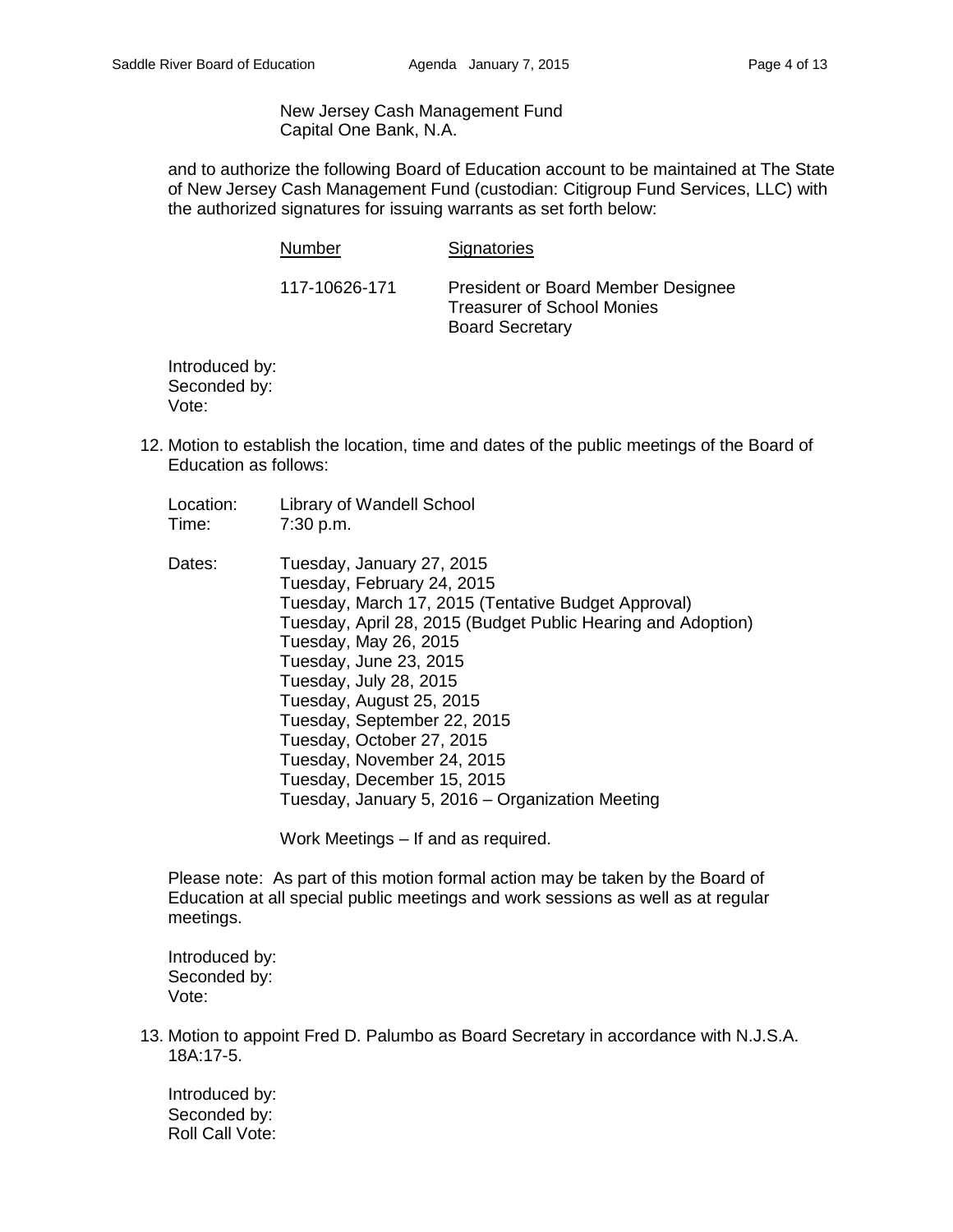14. Motion to approve the appointment of Fred D. Palumbo as Public Agency Compliance Officer.

Introduced by: Seconded by: Vote:

15. Motion to approve the appointment of Glenn Stokes as Section 504 Compliance Officer.

Introduced by: Seconded by: Vote:

16. Motion to approve the appointment of Debra Strauss as ADA Coordinator.

Introduced by: Seconded by: Vote:

17. Motion to approve the appointment of Debra Strauss as Title IX Coordinator.

Introduced by: Seconded by: Vote:

18. Motion to approve Thomas B. Fallon of 16 Rustic Road, Upper Saddle River, NJ as Saddle River School District Insurance Risk Manager at a rate authorized and paid by the Northeast Bergen County School Board Insurance Group (NESBIG), per a Risk Management Consultant's Agreement on file in the board offices.

Introduced by: Seconded by: Vote:

19. Motion to approve the appointment of Dr. Robert A. Hands as School Physician.

Introduced by: Seconded by: Vote:

20. Motion to approve the appointment of Fred Palumbo as Wandell School's designated individual to address AHERA regulations.

Introduced by: Seconded by: Vote:

21. Motion to approve the appointment of Fred Palumbo as Wandell School's asbestos compliance officer.

Introduced by: Seconded by: Vote: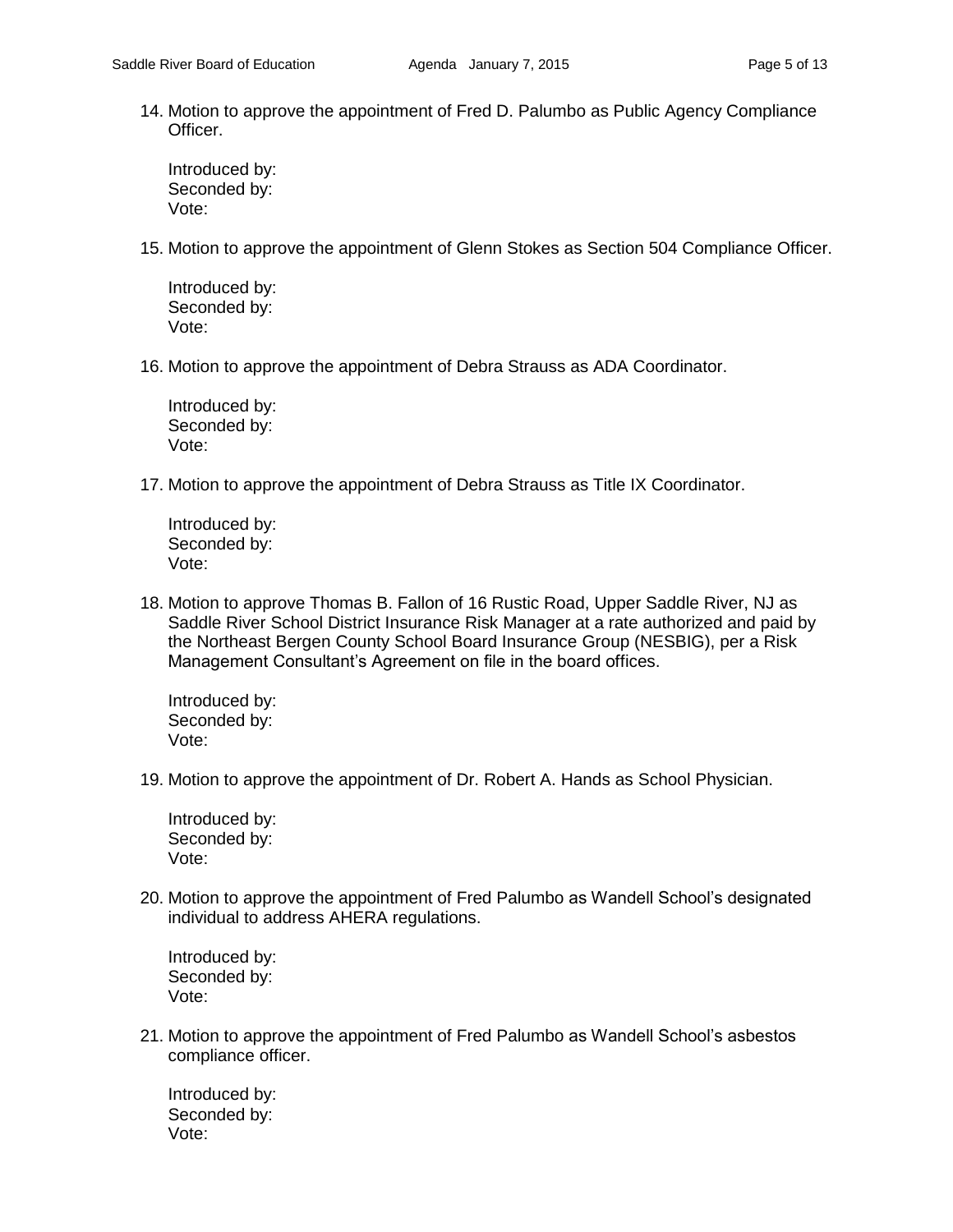22. Motion to approve the appointment of Lerch, Vinci & Higgins, LLP as District Auditor.

Introduced by: Seconded by: Vote:

23. Motion to approve the appointment of Matthew Giacobbe of the law firm Cleary Giacobbe Alfieri Jacobs, LLC as School Board Attorney.

Introduced by: Seconded by: Vote:

24. Motion to approve the appointment of LAN Associates of Midland Park, NJ as Board Architects and Engineers.

Introduced by: Seconded by: Vote:

25. Motion to approve the appointment of Henry Senger as the Saddle River Board of Education delegate to the New Jersey School Boards Association.

Introduced by: Seconded by: Vote:

- 26. Motion to approve the appointments to the following committees, including chairpersons, by the President of the Board:
	- 1. Finance/Budget Committee:
	- 2. Board Communications Committee:
	- 3. Technology Committee:
	- 4. Curriculum Committee:
	- 5. Renovation Committee:
	- 6. Wandell School Recreation Committee:
	- 7. Liaisons: Ramsey Board of Education:
		- Northern Highlands Board of Education:
	- 8. Home and School Association:
	- 9. New Jersey School Boards Association/NJSBA Legislative Committee:
	- 10. Policy Committee:
	- 11. Health, Well-being, Safety and Transportation Committee:
	- 12. Negotiations Committee:
	- 13. Search Committee:
	- 14. Liaison to Mayor and Council:

Introduced by: Seconded by: Vote:

27. Motion to adopt Roberts Rules of Order as the official parliamentary procedure manual to be used to conduct meetings.

Introduced by: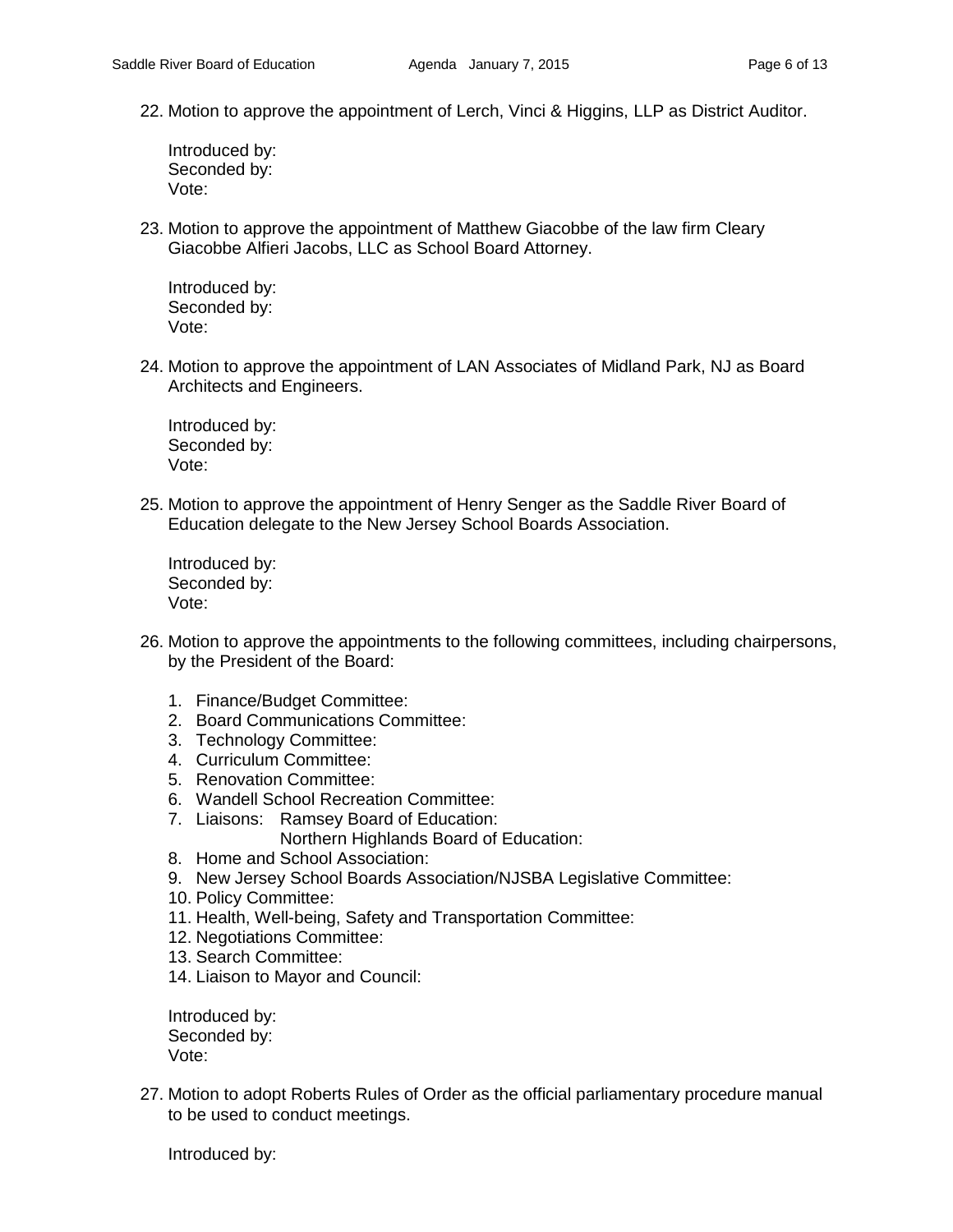Seconded by: Vote:

28. Motion to designate the Business Administrator/Board Secretary as the School Funds Investor.

Introduced by: Seconded by: Vote:

29. Motion to approve the emergency procedures as described in the official Saddle River Emergency Management Plan.

Introduced by: Seconded by: Vote:

30. Motion to appoint Fred D. Palumbo as the district's Qualified Purchasing Agent.

Introduced by: Seconded by: Vote:

31. Motion to approve travel and related expense reimbursements in accordance with N.J.A.C. 6A:23B-1.2(b).

Introduced by: Seconded by: Vote:

32. Motion to retain Rullo & Juillet Associates, Inc. to provide Right-To-Know services and asbestos management services (AHERA) as "Extraordinary Unspecifiable Services."

Introduced by: Seconded by: Vote:

33. Motion to appoint Glenn Stokes as the District Integrated Pest Management coordinator.

Introduced by: Seconded by: Vote:

34. Motion to approve the Asbury Park Information Technology Center, of the Asbury Park School District as providers of Computer Software Maintenance services and providers of budget, payroll, personnel and fixed asset software.

Introduced by: Seconded by: Vote:

35. Motion to appoint Glenn Stokes as the District's I&RS (Intervention and Referral Services) and HIB (Harassment, Intimidation and Bullying) Specialist.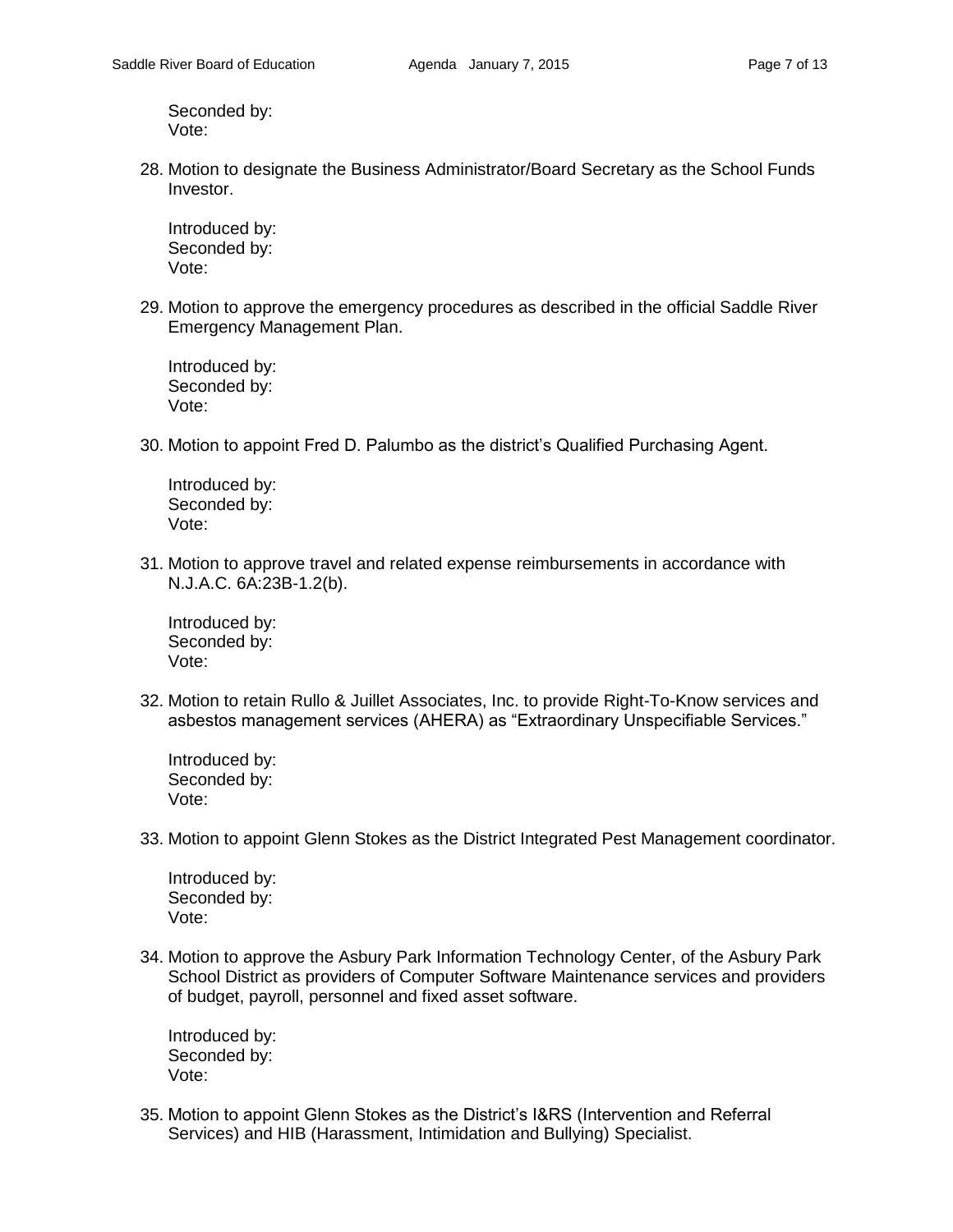Introduced by: Seconded by: Vote:

36. Motion to appoint Debra Strauss as the District's Anti Bullying Coordinator.

Introduced by: Seconded by: Vote:

37. Motion to approve the following Code of Ethics:

BE IT RESOLVED, that the New Jersey School Boards Association "Code of Ethics" shall be considered the official Code of Ethics of the Saddle River Board of Education:

- a. I will uphold and enforce all laws, state board rules and regulations, and court orders pertaining to schools. Desired changes should be brought about only through legal and ethical procedures.
- b. I will make decisions in terms of the educational welfare of children and will seek to develop and maintain public schools which meet the individual needs of all children regardless of their ability, race, creed, sex or social standing.
- c. I will confine my Board action to policy-making, planning, and appraisal and I will help to frame policies and plans only after the board has consulted those who will be affected by them.
- d. I will carry out my responsibility, not to administer the schools, but, together with my fellow Board members, to see that they are well run.
- e. I will recognize that authority rests with the Board of Education and will make no personal promises nor take any private action which may compromise the Board.
- f. I will refuse to surrender my independent judgment to special interest or partisan, political groups or to use the schools for personal gain or for the gain of friends.
- g. I will hold confidential all matters pertaining to the schools which, if disclosed, would needlessly injure individuals or the schools. But in all other matters, I will provide accurate information and, in concert with my fellow Board members, interpret to the staff the aspirations of the community for its schools.
- h. I will vote to appoint the best qualified personnel available after consideration of the recommendation of the chief administrative officer.
- i. I will support and protect school personnel in proper performance of their duties.
- j. I will refer all complaints to the chief administrative officer and will act on such complaints at public meetings only after failure of an administrative solution.

Introduced by: Seconded by: Vote:

#### **REGULAR BUSINESS:**

#### **APPROVAL OF THE MINUTES:**

Motion to approve the minutes of the following meetings:

December 16, 2014 Board of Education Regular and Executive Session December 18, 2014 Board of Education Special and Executive Session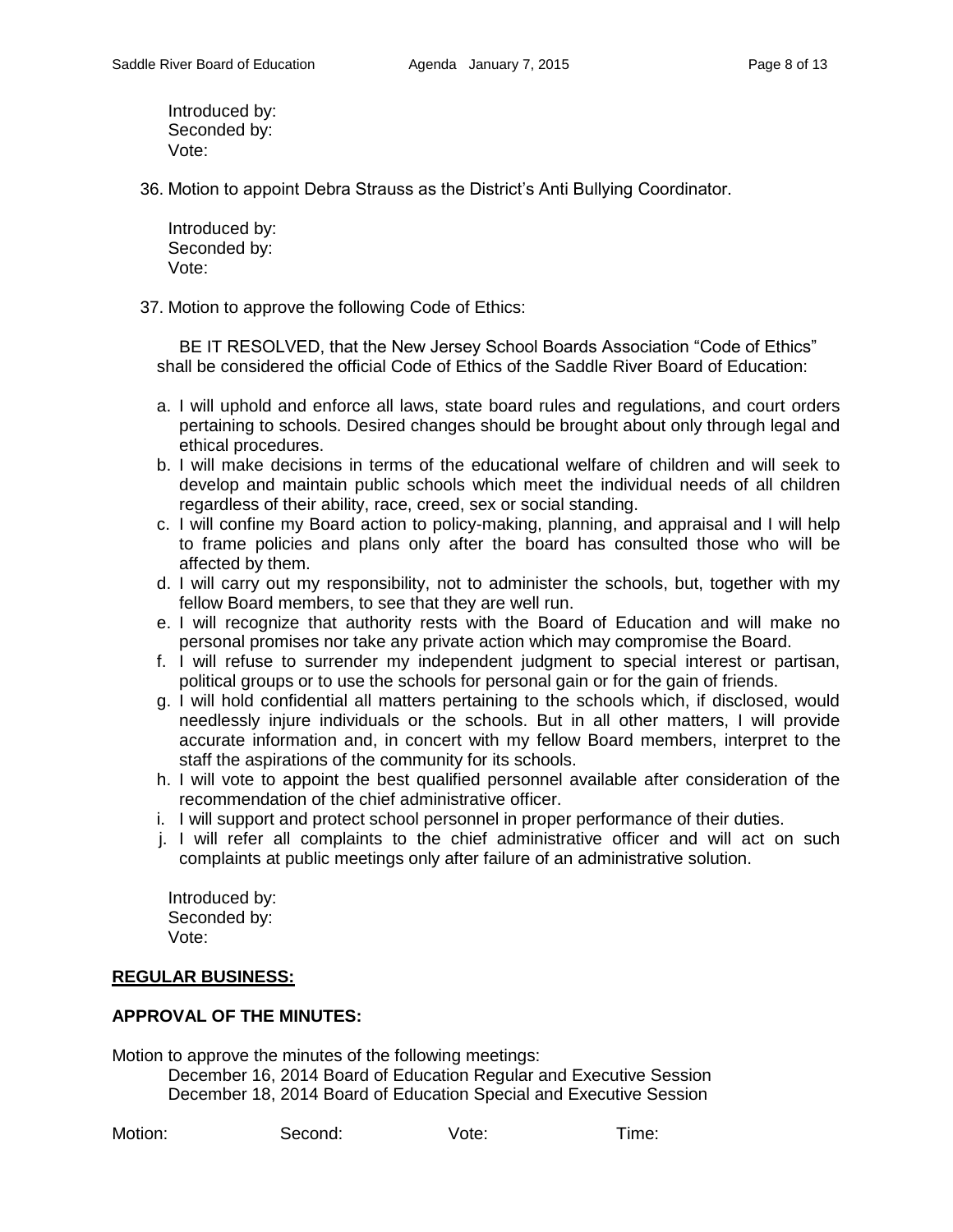## **REPORT OF THE COMPLETION OF THE SCHOOL BUS EMERGENCY EVACUATION DRILL TO THE SADDLE RIVER BOARD OF EDUCATION**

Date: 12/18/2014 Time: 2:40 p.m. School Name: Wandell School Location: Front of School Building Route Number: WS1 Persons Overseeing Drill: Glenn Stokes

## **SUPERINTENDENT'S REPORT**

## **BUSINESS ADMINISTRATOR'S REPORT**

## **BOARD PRESIDENT'S REPORT**

## **MEETING OPEN TO THE PUBLIC FOR DISCUSSION OF AGENDA ITEMS ONLY**

## **AGENDA ITEMS AS PER ATTACHED**

## **COMMITTEE REPORTS**

- 1. Finance/Budget Committee
- 2. Board Communications Committee
- 3. Technology Committee
- 4. Curriculum Committee
- 5. Renovation Committee
- 6. Wandell School Recreation Committee
- 7. Liaisons: Ramsey Board of Education Northern Highlands Board of Education
- 8. Home and School Association
- 9. New Jersey School Boards Association/NJSBA Legislative Committee
- 10. Policy Committee
- 11. Health, Well-being, Safety and Transportation Committee:
- 12. Negotiations Committee
- 13. Search Committee
- 14. Liaison to Mayor and Council

# **COMMENTS BY THE PUBLIC ON NON-AGENDA ITEMS**

#### **MOTION TO GO INTO EXECUTIVE SESSION**

WHEREAS Section 8 of the Open Public Meetings Act, Chapter 231, PL 1975, permits the exclusion of the public from a meeting in certain circumstances and

WHEREAS the Board is of the opinion that such circumstances presently exist

BE IT RESOLVED by the Saddle River Board of Education that:

 The public shall be excluded from discussion of the hereinafter-specified subjects: The general nature of these subjects is: Superintendent Search, Litigation

It is anticipated at this time that the above-stated subject matters will be made public when the Board determines them to be no longer prejudicial or when the board takes formal action.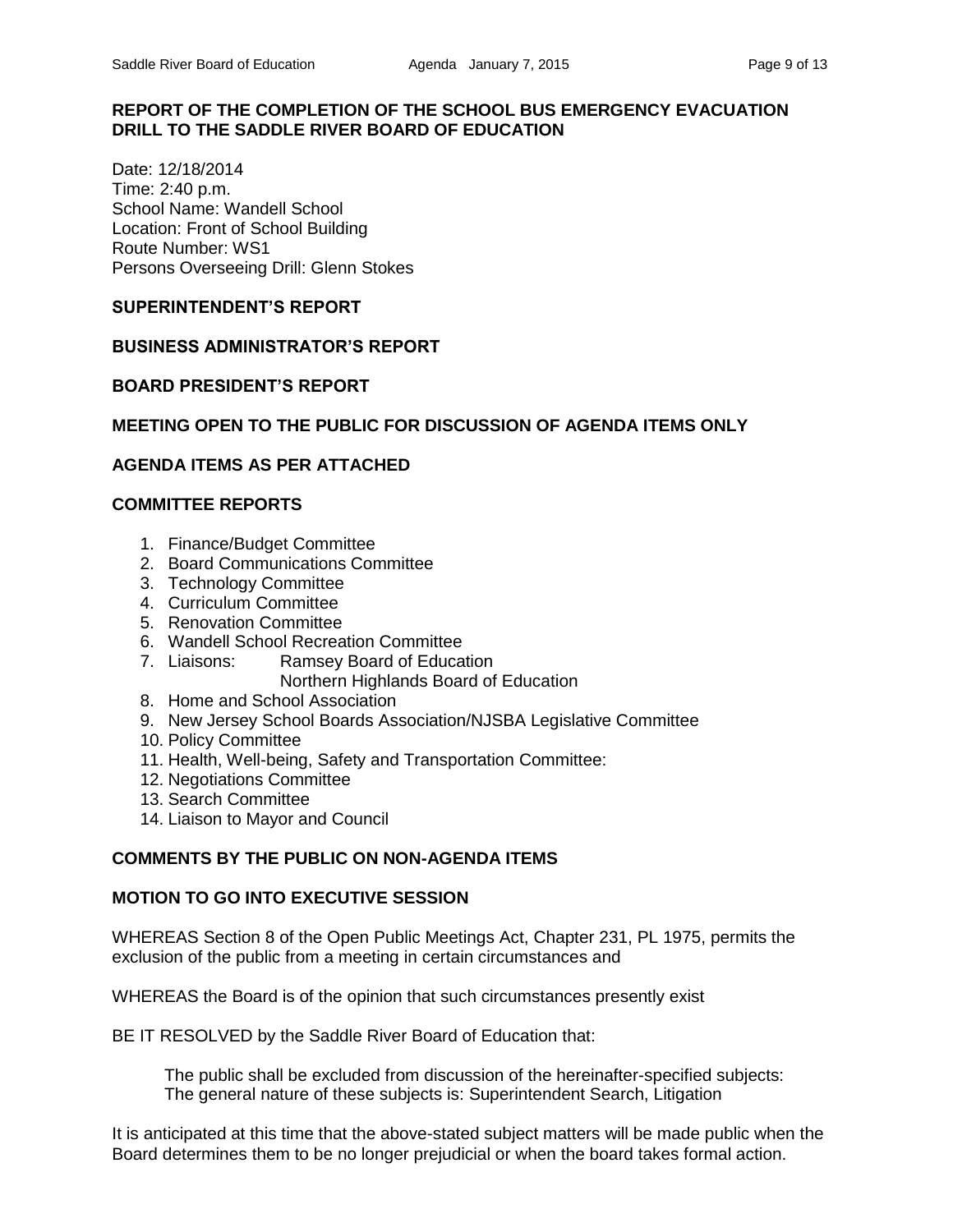Motion: Second: Vote: Time:

# **MOTION TO ADJOURN EXECUTIVE SESSION AND MEETING:**

Motion: Second: Vote: Time: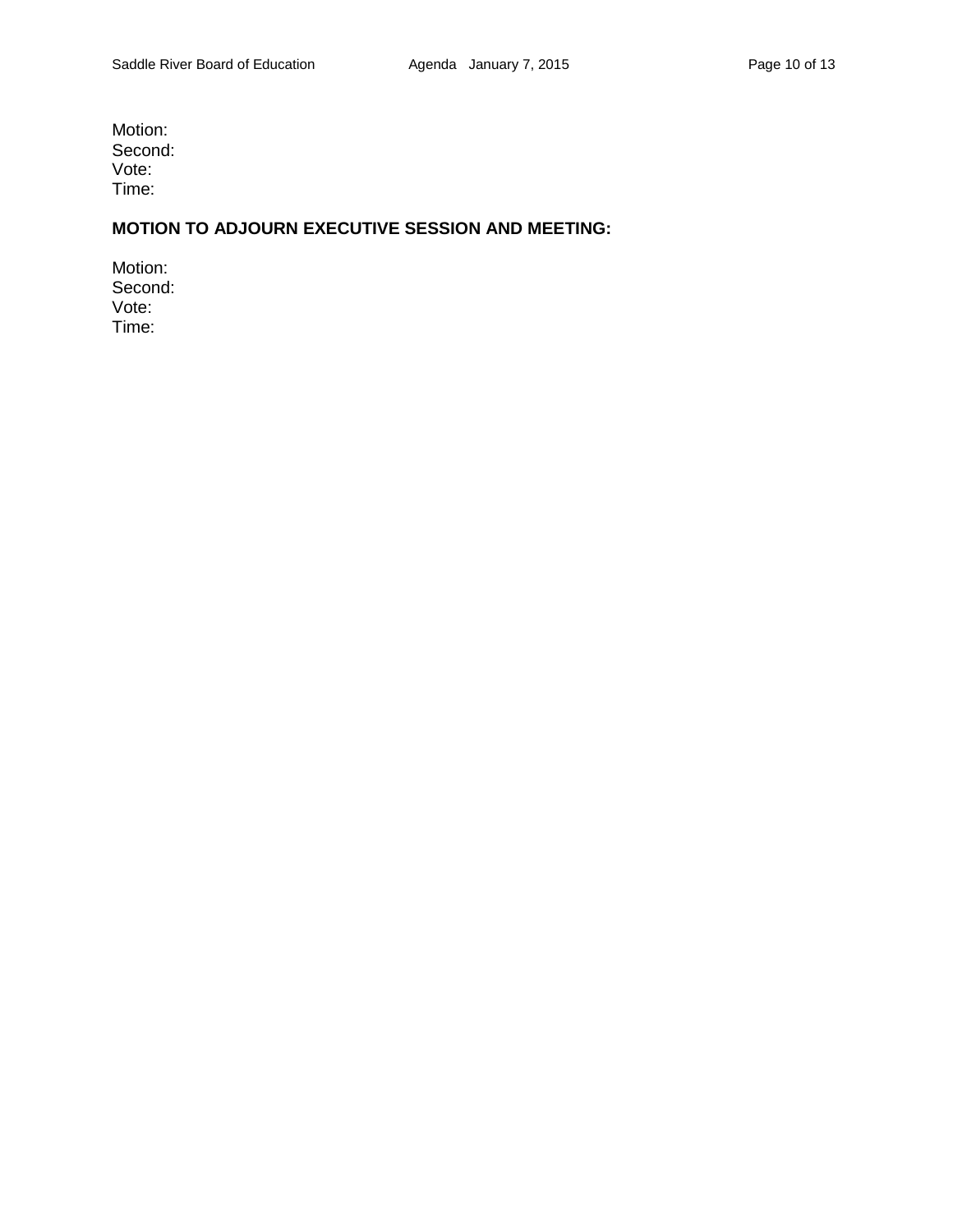## **SADDLE RIVER BOARD OF EDUCATION WEDNESDAY, JANUARY 7, 2015 RESOLUTIONS – SUMMARY**

# **ADMINISTRATION**

A-806 Executive Session Minutes A-807 "Table to Table" Certificate of Achievement to Wandell Students

#### **HUMAN RESOURCES**

HR-1127 Position Creation – Vice-Principal HR-1128 Hire Substitute Teachers, Aides and/or Office Workers HR-1129 Substitute Pay HR-1130 Hunter – Leave Replacement

#### **FINANCE**

F-2183 Payment of Bills – December 2014/January 2015 F-2184 Line Item Certification F-2185 On-Tech Consulting, Inc. – E-Rate Application Process 2015-2016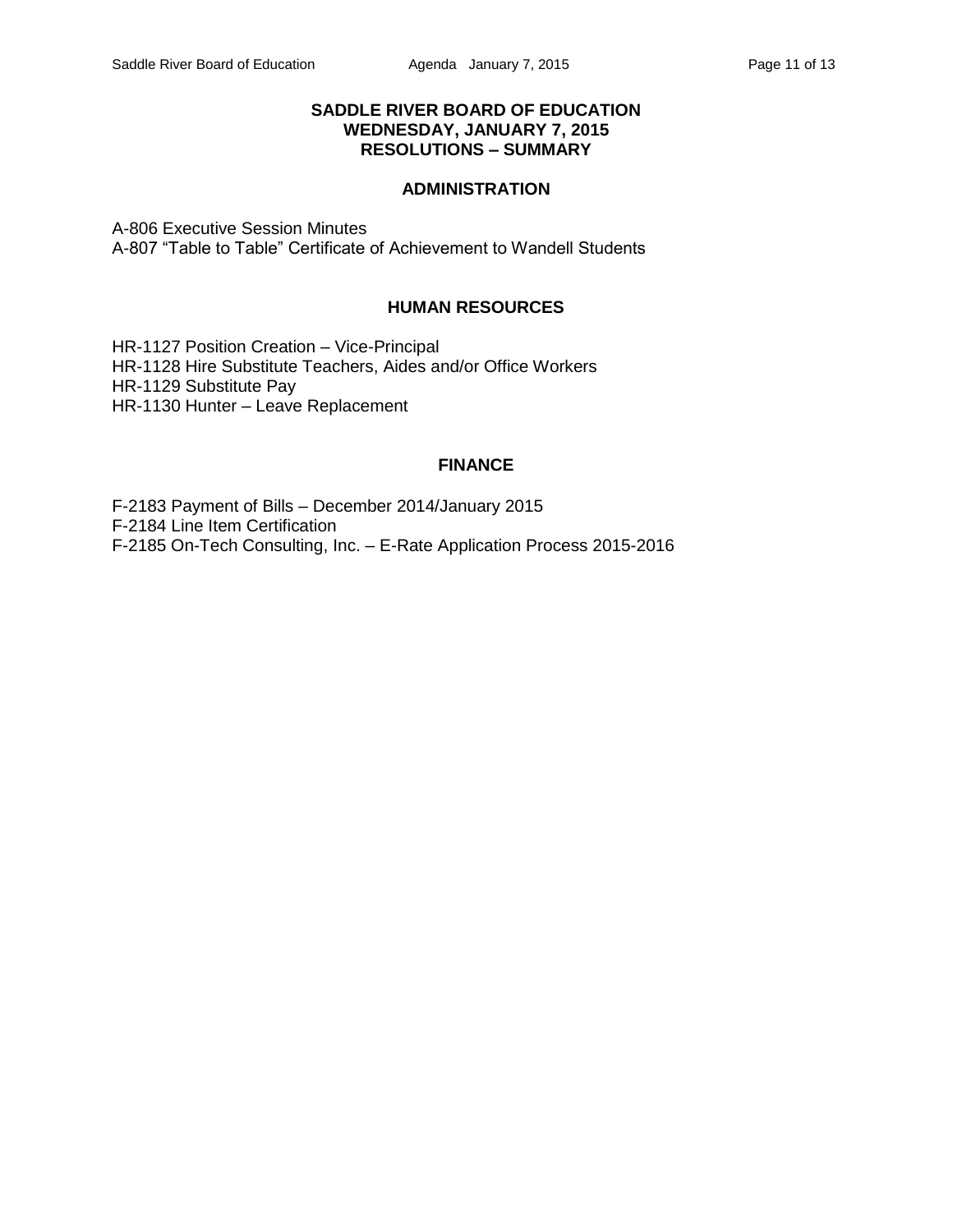## **ADMINISTRATION**

## **A-806 EXECUTIVE SESSION MINUTES**

BE IT RESOLVED that the Saddle River Board of Education has reviewed and examined the Executive Session Minutes for the calendar year 2014 to determine which minutes if any can be released to the public domain and has determined that no Executive Session Minutes are determined to be appropriate to release to the public domain.

## **A-807 "TABLE TO TABLE" CERTIFICATE OF ACHIEVEMENT TO WANDELL STUDENTS**

BE IT RESOLVED to recognize the students of Wandell School for being awarded a Certificate of Achievement for their hard work and record-breaking generosity on behalf of Bag a Lunch, Help a Bunch 2014 which provided over 3,200 meals to hungry neighbors.

# ALL ADMINISTRATION MOTIONS BUNDLED FOR SINGLE VOTE: Motion: Second: Second: Vote:

## **HUMAN RESOURCES**

#### **HR-1127 POSITION CREATION – VICE-PRINCIPAL**

BE IT RESOLVED, upon the recommendation of the Superintendent, that the Saddle River Board of Education approves the addition of a new Position on the Position Control Roster under the new job description which was authorized under the title "Vice-Principal" which position will be responsible to the Principal/Superintendent.

## **HR-1128 HIRE SUBSTITUTE TEACHERS, AIDES AND/OR OFFICE WORKERS**

BE IT RESOLVED, upon the recommendation of the Superintendent, to hire the following individuals as substitute teachers, aides and/or office workers for the 2014-2015 school year, at the substitute rate of \$90.00 per day: Lisa Ceccon, Elham Shameli, Meredith Gavzy, Nicole Mason

#### **HR-1129 SUBSTITUTE PAY**

BE IT RESOLVED, upon the recommendation of the Superintendent, to increase the per diem pay of Substitutes from \$90 per day to \$100 per day after working 20 full days in a school year, effective February 1, 2015.

#### **HR-1130 HUNTER – LEAVE REPLACEMENT**

BE IT RESOLVED, upon recommendation of the Superintendent, that the Saddle River Board of Education authorizes the hiring of Colette Hunter as a leave replacement effective on or about January 28, 2015 (depending on actual maternity leave date) through June 17, 2015 at BA Step 1 on the teacher salary guide.

| ALL HUMAN RESOURCE MOTIONS BUNDLED FOR SINGLE ROLL CALL VOTE |         |  |     |
|--------------------------------------------------------------|---------|--|-----|
| Motion:                                                      | Second: |  |     |
| Roll Call Vote:                                              | RA:     |  | HS: |

# **FINANCE**